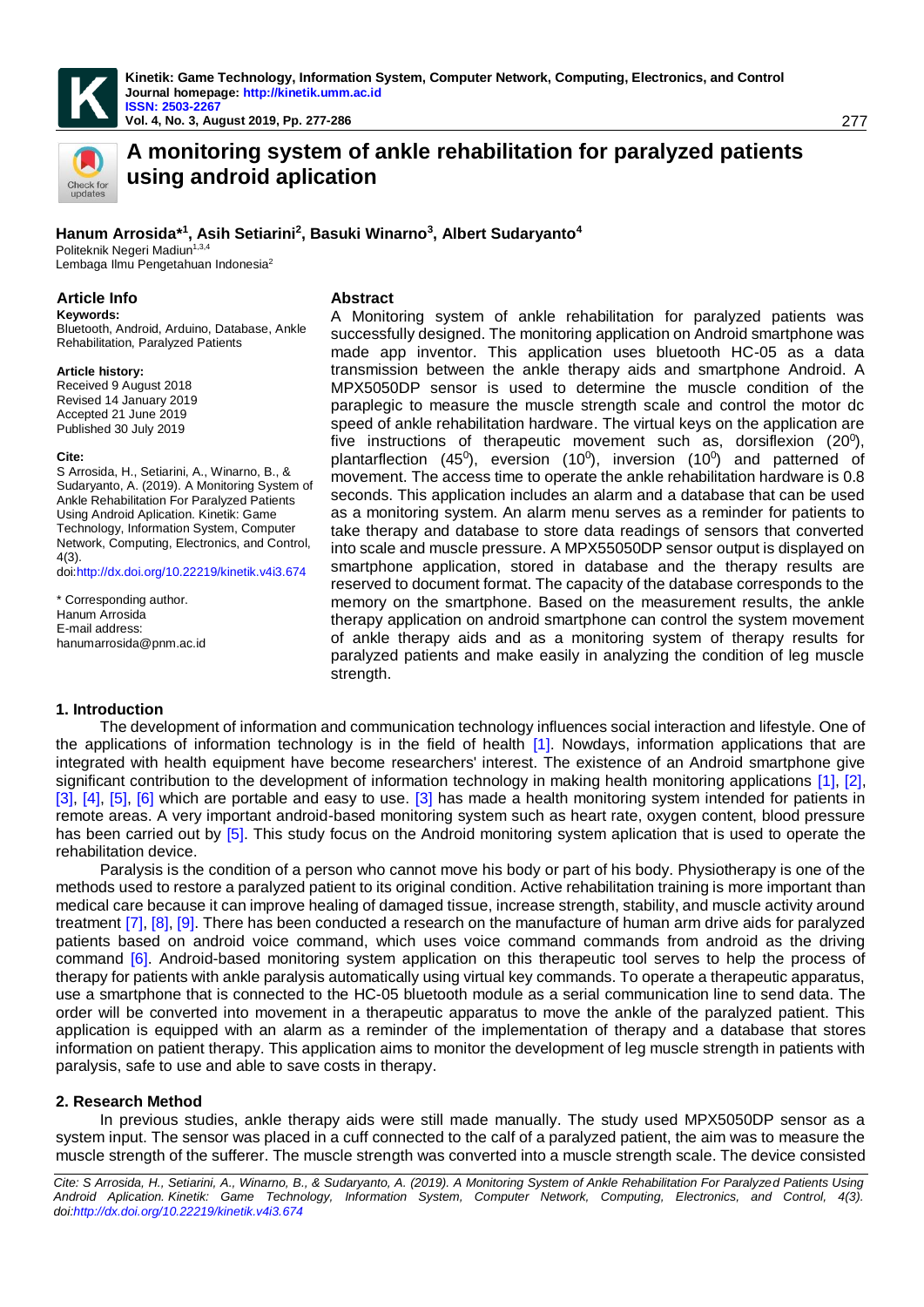Kinetik: Game Technology, Information System, Computer Network, Computing, Electronics, and Control 278 of five therapeutic movements, namely dorsiflexi, plantar flexi, eversion, inversion, and the movement of the four movements. In this study, an android-based application was made to monitor the results of therapy that had been carried out by patients. The result of therapy is the development of the strength of the calf muscle measured by the MPX5050DP sensor. There are three menus in the application, namely the operating menu, menu reminders or alarms and the monitoring menu.

# **2.1 System Design Specifications**

The design of an ankle therapy monitoring system application system for Android-based paralytic patients consists of three parts, namely the input, process, and output section. [Figure 1](#page-1-0) shows block design diagram of an Android-based ankle therapy monitoring system.



*Figure 1. Block Diagram of Monitong System of Ankle Therapy*

<span id="page-1-0"></span>Based on [Figure 1,](#page-1-0) MPX5050DP sensor output is input from the system that will be processed on Arduino. The MPX5050DP sensor is used to measure the strength of the calf muscles. For patients with paralysis of the legs, the calf muscles do not experience contractions so that the value of muscle strength is smaller compared to people with healthy legs. Where Bluetooth HC-05 is a communication module used between smartphones and devices. The response from this android application is in the form of sending a text from a smartphone via bluetooth, while the response of the sensor is in the form of voltage. Arduino processes commands on the android application and sensor output to drive ankle therapy aids by translating text from bluetooth and the sensor readout voltage into a code. Arduino will match the code with the stored program. The therapeutic aids move according to the instructions selected and the motor speed is in accordance with the sensor reading. The results of the therapy can be displayed on the application installed on the Android smartphone and the results data is also stored directly in the database on the application that can be used to monitor patients.

# **2.2 Calculation of Muscle Strength using MPX5050DP Sensor**

The MPX5050DP sensor on a paralyzed human ankle therapy aid is used to read the air pressure contained in the cuff. MPX5050DP sensor reading results is in the form of voltage that later be converted into pressure. The higher the voltage the sensor reads, the higher the pressure value will be generated. The air pressure is used to calculate the muscle strength of a paralyzed patient. Next, the incoming air pressure is converted into a muscle strength scale using a pressure formula [\[10\].](#page-9-9) The result of the conversion are converted by Bluetooth to the Android smartphone and used to determine the speed of movement of the ankle therapy device.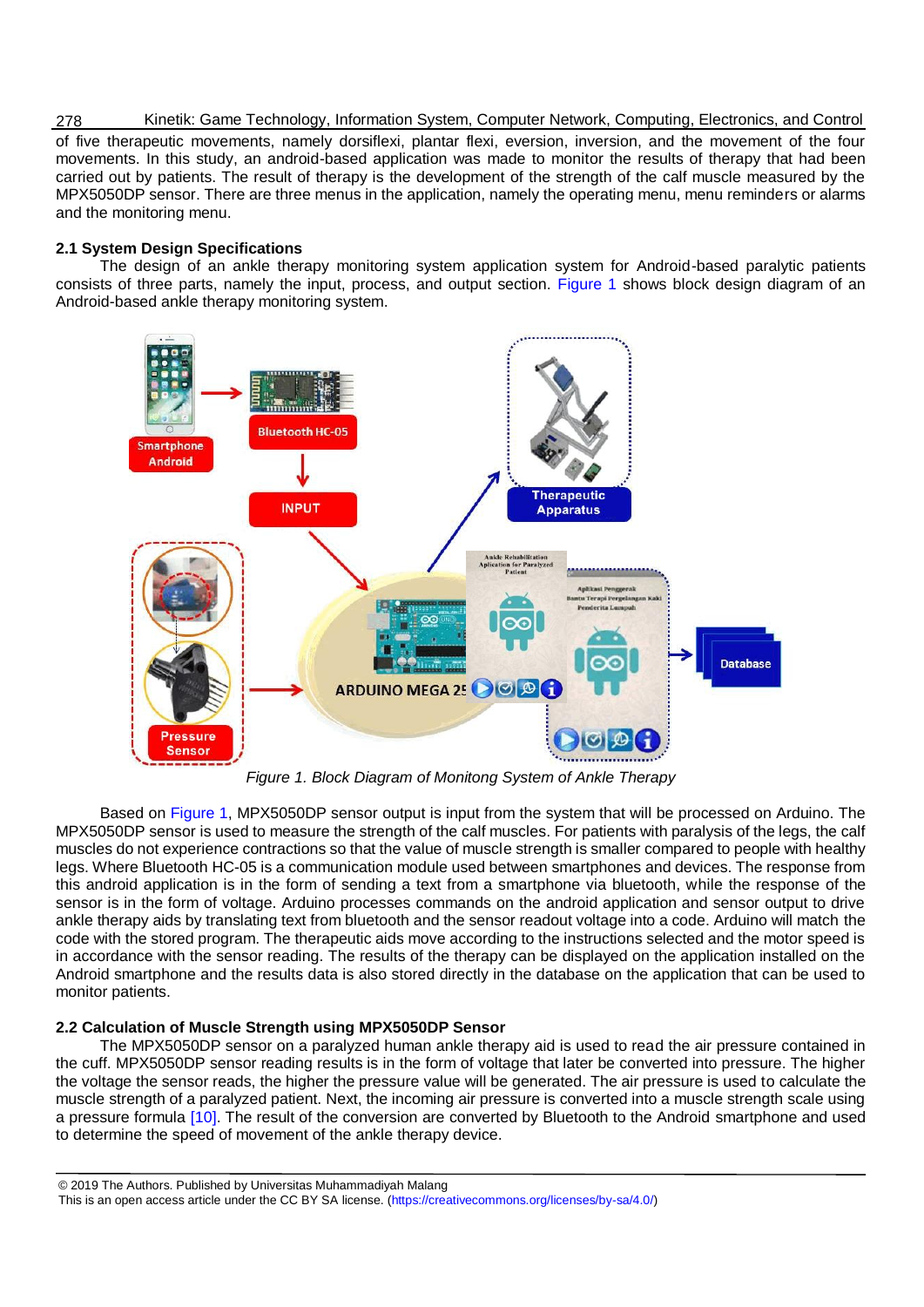

*Figure 2. Flow Chart for Setting the Speed of the Therapeutic Device*

<span id="page-2-0"></span>[Figure 2](#page-2-0) states that, if the scale of the voltage conversion results from MPX5050DP sensor reading becomes less than 3 muscle pressure it means that the PWM value is 50 so that the speed of motion of the therapeutic instrument is slow. If the scale of the sufferer is more than 3, the PWM value is 100 and motion speed of the device is normal. Scale classification based on muscle strength is shown in [Table 2.](#page-5-0)

#### **2.3 Bluetooth Connection**

Serial communication on ankle therapy aids for people with paralysis uses the HC-05 Bluetooth connection method with Bluetooth on an Android smartphone. This bluetooth circuit has 2 communication lines, the first communication is used as a data transmission line from the smartphone to the microcontroller while the second communication line is used as a data transmission path from the microcontroller to the smartphone. This application is working if the Bluetooth smartphone is connected with Bluetooth HC-05. In this communication, the data is sent bits per bit, so the more data is sent, the longer it takes to get a response from the tool. The flow diagram of connecting a Bluetooth device to the smartphone and application is shown in [Figure 3.](#page-3-0)

[Figure 3](#page-3-0) shows how to pair Bluetooth by entering Bluetooth code and connecting Bluetooth on Arduino with Android Android smartphone. If the entered code is not suitable then Bluetooth will not be connected and if the entered code matches, Bluetooth will be connected and the Android application can be used. Bluetooth devices that have been connected will automatically enter the Android application display when the Bluetooth icon is pressed.

*Cite: S Arrosida, H., Setiarini, A., Winarno, B., & Sudaryanto, A. (2019). A Monitoring System of Ankle Rehabilitation For Paralyzed Patients Using Android Aplication. Kinetik: Game Technology, Information System, Computer Network, Computing, Electronics, and Control, 4(3). doi[:http://dx.doi.org/10.22219/kinetik.v4i3.674](http://dx.doi.org/10.22219/kinetik.v4i3.674)*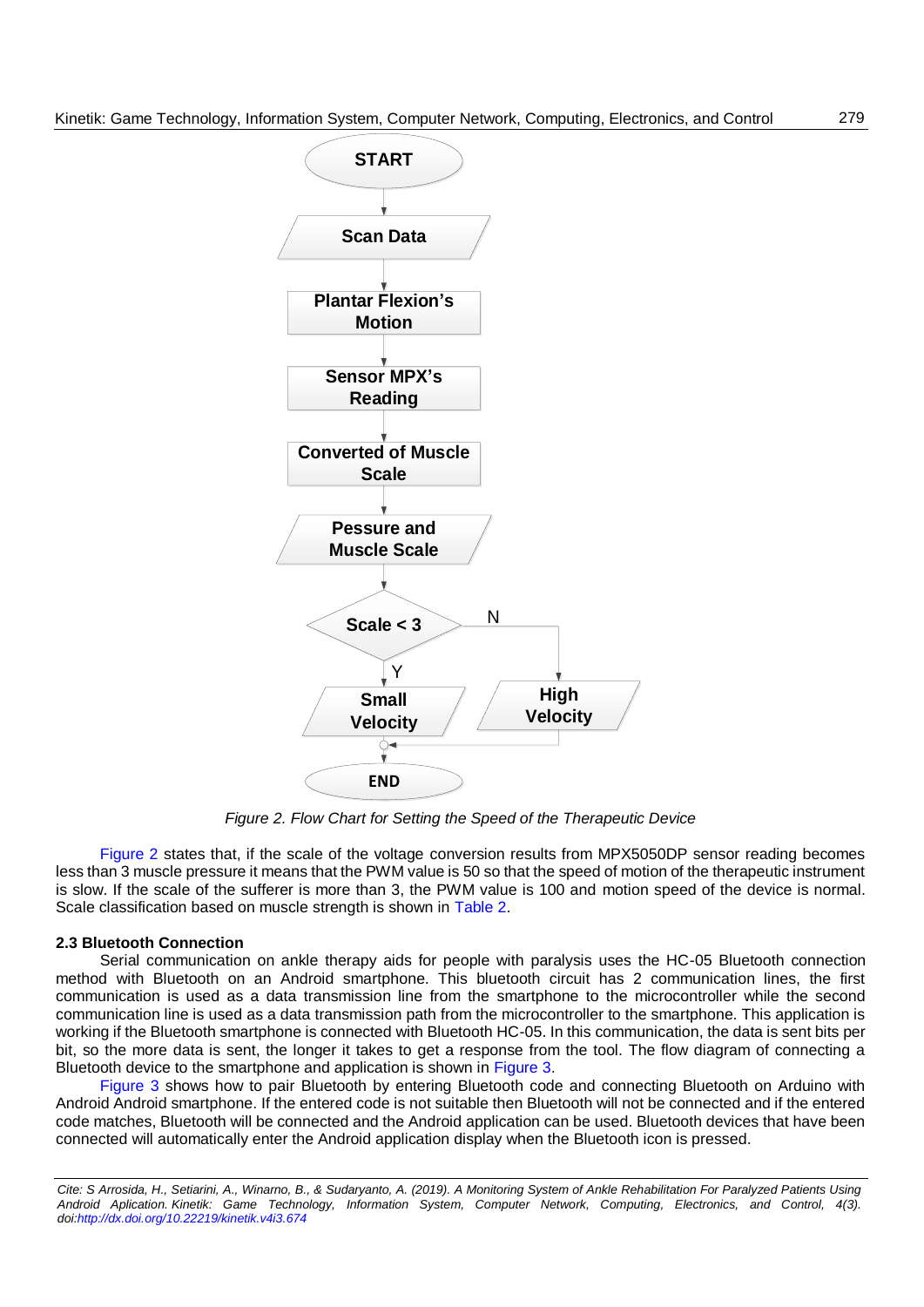

*Figure 3. Bluetooth Communication Flow Diagram on the Application*

#### <span id="page-3-0"></span>**2.4 Operation Procedure**

The setting of the movement of ankle therapy devices uses a smartphone as input and Arduino Mega 2560 as a character data processor sent by Bluetooth, so that it can move the power window motor in accordance with the predetermined position. The movement of a therapeutic device is determined based on the character of the data received from the smartphone. Input from a smartphone is a virtual button. The work system of ankle therapy aids is based on virtual key commands. [Figure 4](#page-3-1) shows the flow diagram of the device motion system.

[Figure 4](#page-3-1) shows that, if the command button rises (dorsiflexion motion) presses, the motor will move at an angle of 200, if the command button drops (the motion of the plant flexion is pressed the motor will move at an angle of 450, if the right command button (eversion motion) is pressed the motor will move at an angle of 100, if the command button up (inversion motion) is pressed the motor will move at an angle of 100 and if the command button pattern is pressed the motor will move in a pattern.



<span id="page-3-1"></span>© 2019 The Authors. Published by Universitas Muhammadiyah Malang This is an open access article under the CC BY SA license. [\(https://creativecommons.org/licenses/by-sa/4.0/\)](https://creativecommons.org/licenses/by-sa/4.0/)

280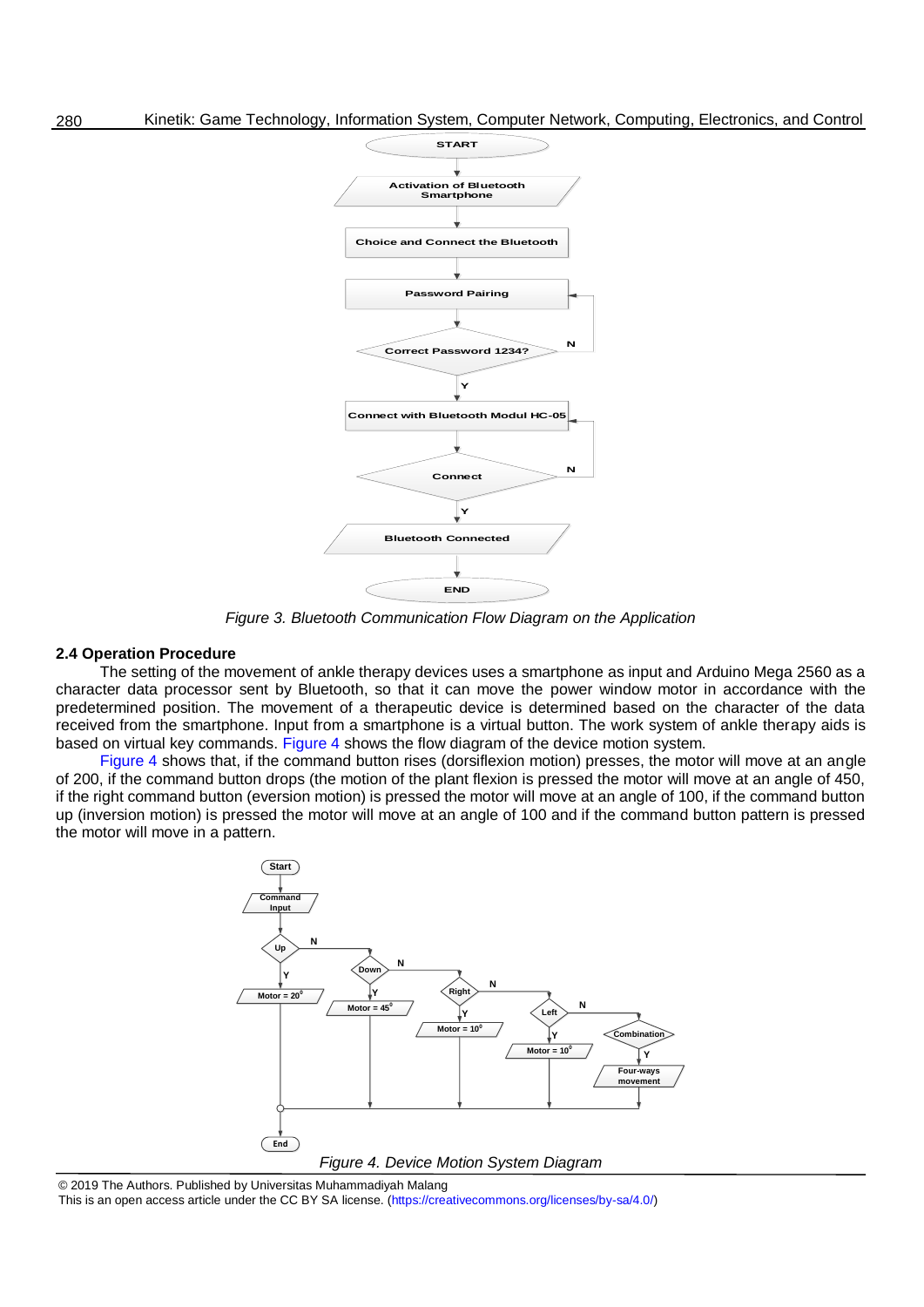# **2.5 Therapeutic Apparatus Application**

This application is a medium for operating ankle therapy aids. This application was created on the appinventor.mit.edu page, a site to create applications for android smartphones. [Figure 5](#page-4-0) shows the application view, which is named FOOT THERAPY. This application is a medium to control the movement of ankle therapy aids. This application has four menus, namely:

1. Operation menu, initialized as a movement command from therapeutic aids.

- 2. Reminder menu, containing the alarm time setting for therapy implementation.
- 3. Monitoring menu, is a menu to see recap of therapy results.

<span id="page-4-3"></span><span id="page-4-2"></span><span id="page-4-1"></span>

<span id="page-4-6"></span><span id="page-4-5"></span><span id="page-4-4"></span>*Figure 5. Menu View on Android-Based Ankle Therapy Monitoring System Application*

<span id="page-4-0"></span>[Figure 5 \(a\)](#page-4-1) is the initial display that contains various menus from the application. [Figure 5 \(b\)](#page-4-2) is a menu that contains the status of a Bluetooth connection, the therapy movement instructions, containing the scale and muscle strength in kPa and the save button is used to store data in the database. [Figure 5 \(c\)](#page-4-3) is an alarm menu that is used as a reminder time for patients to do therapy. The Therapie are done twice a da[y. Figure 5 \(d\)](#page-4-4) is a monitoring menu of therapies that have been carried out. Muscle strength chart (kPa) and scale shown in [Figure 5 \(e\),](#page-4-5) and [Figure 5 \(f\)](#page-4-6) is a menu of instructions for using tools and applications.

# **2.6 Data Storage of Therapy Result**

The data from the MPX5050DP sensor reading is not only used to determine the speed of motion of the therapeutic device, but also to send to the smartphone to be displayed on the android application. The data sent are the result of the conversion of pressure in units of kPa and muscle scale which is the classification of the value of muscle pressure. Moreover, the date and time of therapy and comparison of the condition of the muscles of the paralyzed patient are also displayed. The therapeutic results data will be stored in the database contained in the application on Android. The data will be displayed in tables and graphs. Therapeutic results data can also be reserved in document format, so that therapeutic data can be displayed with or without the use of auxiliary device applications.

# **3. Results and Discussion**

# **3.1 Therapeutic Apparatus Application**

The calculation of muscle strength uses the MPX5050DP sensor by measuring the air pressure entering the cuffs attached to the calf of a paralyzed patient and formulated into a muscle strength scale. The formulation of the air pressure value that is used so that the voltage value of the sensor can be changed into kPa units is done by [Equation](#page-5-1)  [1](#page-5-1) and [Equation 2.](#page-5-2)

*Cite: S Arrosida, H., Setiarini, A., Winarno, B., & Sudaryanto, A. (2019). A Monitoring System of Ankle Rehabilitation For Paralyzed Patients Using Android Aplication. Kinetik: Game Technology, Information System, Computer Network, Computing, Electronics, and Control, 4(3). doi[:http://dx.doi.org/10.22219/kinetik.v4i3.674](http://dx.doi.org/10.22219/kinetik.v4i3.674)*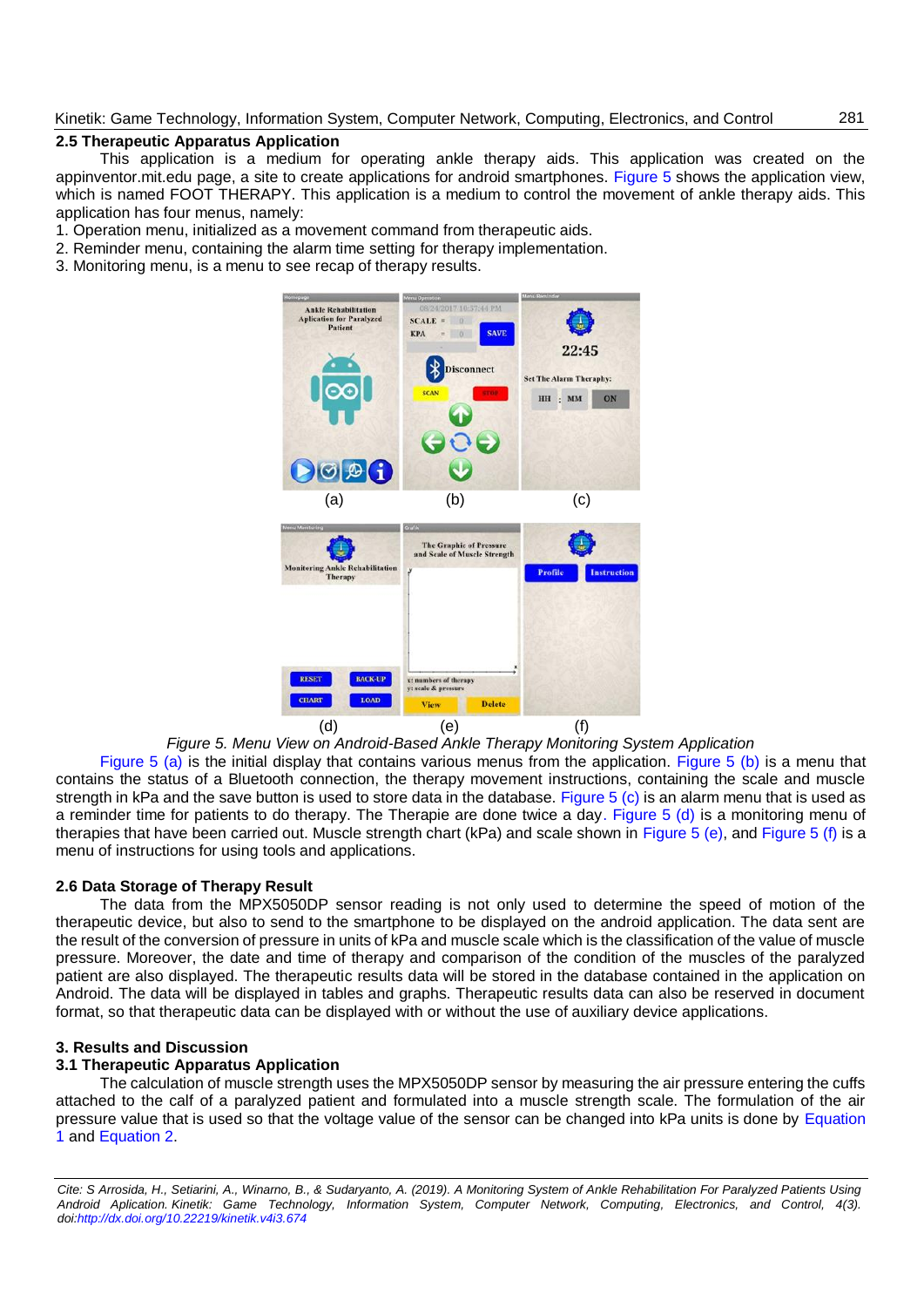$$
V_{out} = ((P \times 0.018) + 0.04) \times 5 \tag{1}
$$

$$
P = \frac{(0.2V_{out} - 0.04)}{0.018} \tag{2}
$$

<span id="page-5-2"></span>Formula description: Vout = Sensor Output  $P = pressure$ 5 = Incoming Voltage 0.018 + 0.04 = Value of calibration of atmospheric pressure

<span id="page-5-3"></span>Besides performing theoretical calculations, a pressure reading using a Manometer is also performed to determine the error of the MPX5050DP sensor, and obtained as shown in [Table 1.](#page-5-3)

|              | inson or Theory Values and Voltage Values by Ma |       |
|--------------|-------------------------------------------------|-------|
| Pressure     | Pressure                                        | Error |
| Theory (kPa) | Manometer (kPa)                                 |       |
| 0.22         |                                                 | 22 %  |
| 7.01         |                                                 | 1 $%$ |
| 8            | 8                                               | $0\%$ |
| 9.01         | 9                                               | 1%    |
| 10.02        | 10                                              | 2%    |
| 11.01        | 11                                              | 1%    |
|              |                                                 |       |

*Table 1. Comparison of Theory Values and Voltage Values By Manometer Reading*

From [Table 1,](#page-5-3) it can be seen that there are differences in pressure values based on calculations using formulas from the datasheet with the pressure value read by Manometer. There is an average error of 0.02 kPa. MPX5050DP sensor before air charging is 0.22 kPa while the Manometer is 0 kPa. The difference in value is not an error but this value is the minimum value that can be detected by the MPX5050DP sensor.

From the experiments conducted on paralyzed patients and normal patients, the minimum and maximum values used as the set points to determine the muscle strength scale of paralyzed patients were 7kPa and 11.54 Kpa. From that result, the range of values will be classified into 5 scales where the value of the range will be divided equally.

<span id="page-5-0"></span>From [Table 2](#page-5-0) it is known that if the pressure less than 8 kPa it is classified as scale 1, if the scale between 8-9 kPa it is classified on scale 2, if the scale is between 9-10 kPa it is classified as scale 3, if the scale between 10-11 kPa it is classified as scale 4, and if a scale of more than 11 kPa it is classified as a scale of 5.

| Table 2. Scale Classification Based on Muscle Stress Pressure |
|---------------------------------------------------------------|
|---------------------------------------------------------------|

| Pressure (kPa) | Error |
|----------------|-------|
| < 8            |       |
| $8 - 9$        | 2     |
| $9 - 10$       | 3     |
| $10 - 11$      | 4     |
| > 11           | г,    |

#### **3.2 Result**

<span id="page-5-4"></span>Data transmission from the smartphone is done by pressing the virtual button found on the ankle therapy device drive application. In the driving application of ankle therapy aids there are seven virtual buttons that have different data characters, in which the character of the data will be converted into a movement on ankle therapy aids. The results of data reception can be seen in the Arduino IDE software serial monitor. [Table 3](#page-5-4) shows the sending of character data for the push button command on a smartphone.

| Table 3. Transmission Data From Smartphone |       |                     |  |
|--------------------------------------------|-------|---------------------|--|
| <b>First Character</b>                     |       | Second Character    |  |
| Transmit<br>Receive                        |       | Transmit<br>Receive |  |
| Up                                         | Ux    |                     |  |
| Down                                       | Doww  |                     |  |
| Left                                       | Ly:   |                     |  |
| Right                                      | Right |                     |  |

© 2019 The Authors. Published by Universitas Muhammadiyah Malang

This is an open access article under the CC BY SA license. [\(https://creativecommons.org/licenses/by-sa/4.0/\)](https://creativecommons.org/licenses/by-sa/4.0/)

<span id="page-5-1"></span>282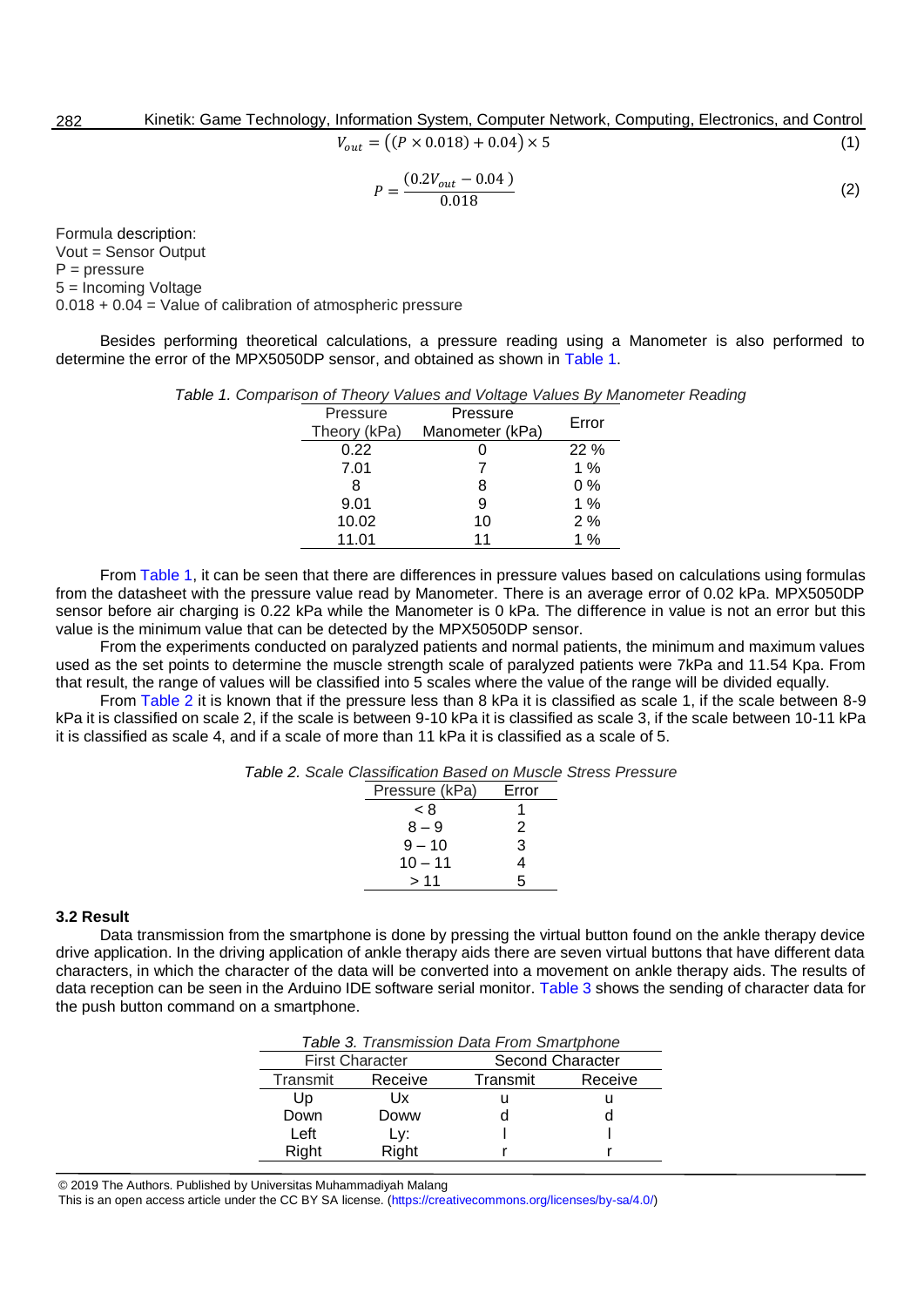| Kinetik: Game Technology, Information System, Computer Network, Computing, Electronics, and Control |
|-----------------------------------------------------------------------------------------------------|
|-----------------------------------------------------------------------------------------------------|

| Rotation | Rotation |   |  |
|----------|----------|---|--|
| Scan     | s-Xu     | s |  |
| Stop     | Stop     |   |  |
| Reset    | Resez    |   |  |

283

<span id="page-6-0"></span>Based on [Table 3,](#page-5-4) it is known that the more characters sent, there are characters that are not delivered. The Data that do not match between data sent and data received will not produce any movement from ankle therapy aids. In addition, the more characters that are sent, the more time is needed for the device to respond to commands from an Android smartphone. The Data transmission time is shown in [Table 4.](#page-6-0)

| Table 4. Time of Data Transmission |      |                       |     |
|------------------------------------|------|-----------------------|-----|
| <b>First Data</b>                  |      | Second Data           |     |
| Time (s)<br>Character              |      | Character<br>Time (s) |     |
| Up                                 | 1.92 | u                     | 0.8 |
| Down                               | 1.83 | d                     | 0.6 |
| Left                               | 1.82 |                       | 0.5 |
| Right                              | 1.84 |                       | 0.7 |
| Rotation                           | 1.88 |                       | 0.7 |
| Scan                               | 1.78 | s                     | 0.8 |
| Stop                               | 1.61 | h                     | 0.8 |
| Reset                              | 1.62 |                       | 0.8 |

<span id="page-6-1"></span>The second communication path from the Arduino microcontroller to the Android smartphone is used for sending the scale value of muscle strength and the value of muscle pressure by the Arduino Mega 2560 microcontroller which is the result of the MPX505DP sensor reading for display on an Android smartphone. The comparison of the value of muscle strength in smartphones and android is shown in [Table 5.](#page-6-1)

|                   |       |         | ivic o. Companson or masoic value on omarione and Andi |  |
|-------------------|-------|---------|--------------------------------------------------------|--|
| Arduino Mega 2560 |       | Android |                                                        |  |
| Value             | Scale | Value   | Scale                                                  |  |
| 7.61              |       | 7.61    |                                                        |  |
| 8.64              |       | 8.64    |                                                        |  |
| 9.51              |       | 9.51    | 3                                                      |  |
| 10.59             |       | 10.59   |                                                        |  |
| 11.41             |       | 11.41   | 5                                                      |  |

*Table 5. Comparison of Muscle Value on Smartphone and Android*

[Table 5](#page-6-1) shows that the pressure value and scale of muscle strength sent by Arduino are the same as the values displayed on the Android application. From testing sending and receiving data via Bluetooth, it can be concluded that serial communication between smartphones and Arduino runs well. Bluetooth can receive and transmit data from both devices.

Testing of the use of android on ankle therapy aids was carried out on two normal people and two paralyzed patients. Tests are carried out in the morning and evening for four consecutive days. Testing of monitoring system applications in normal people aged 21 and 20 years is shown in [Figure 6.](#page-6-2) Test results in the form of pressure data and muscle strength scale are shown in [Table 6.](#page-7-0)



*Figure 6. Testing Ankle Therapy Aids in Normal People*

<span id="page-6-2"></span>*Cite: S Arrosida, H., Setiarini, A., Winarno, B., & Sudaryanto, A. (2019). A Monitoring System of Ankle Rehabilitation For Paralyzed Patients Using Android Aplication. Kinetik: Game Technology, Information System, Computer Network, Computing, Electronics, and Control, 4(3). doi[:http://dx.doi.org/10.22219/kinetik.v4i3.674](http://dx.doi.org/10.22219/kinetik.v4i3.674)*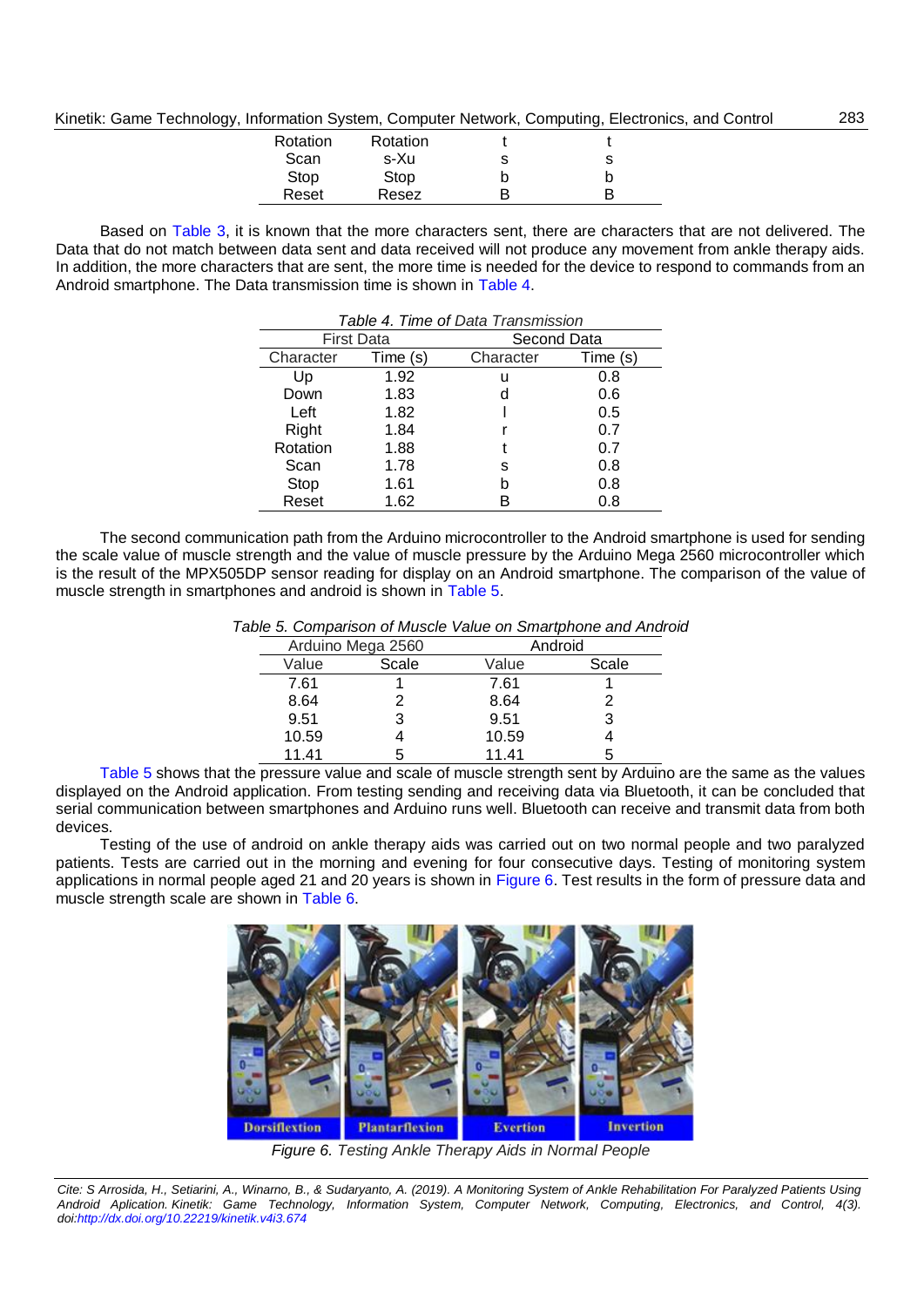| rapic o. r rossarc Data and Ocalc or Noman Feople |                          |       |                           |       |
|---------------------------------------------------|--------------------------|-------|---------------------------|-------|
| <b>Number</b>                                     | <b>First Participant</b> |       | <b>Second Participant</b> |       |
| οf                                                | Pressure                 | Scale | Pressure                  | Scale |
| theraphy                                          | (kPa)                    |       | (kPa)                     |       |
|                                                   | 11.15                    | 5     | 13.37                     | 5     |
| 2                                                 | 11.17                    | 5     | 13.35                     | 5     |
| 3                                                 | 11.14                    | 5     | 13.36                     | 5     |
| 4                                                 | 11.15                    | 5     | 13.37                     | 5     |
| 5                                                 | 11.13                    | 5     | 13.38                     | 5     |
| 6                                                 | 11.16                    | 5     | 13.36                     | 5     |
|                                                   | 11.17                    | 5     | 13.37                     | 5     |
|                                                   | 11.14                    | 5     | 13.37                     | 5     |

Kinetik: Game Technology, Information System, Computer Network, Computing, Electronics, and Control *Table 6. Pressure Data and Scale of Normal People* 

<span id="page-7-0"></span>284

In the driving application of ankle therapy aids, these data are stored in a database and displayed in tables and graphs to facilitate users in monitoring the development of the condition of the muscles of paralysis sufferers. Therapeutic results data can also be backed up in document format so that the patient's therapeutic data is not lost and can be monitored with or without an ankle therapy device auxiliary application. From the tests carried out to normal people, it was known that the value of up and down muscle strength pressure tends to be stable with fixed scale value. The value of muscle pressure in each person of different sex also affects the size of the muscle pressure given. [Figure](#page-7-1)  [7](#page-7-1) shows the display of the monitoring menu in people whose feet are in good health. Whereas [Figure 8](#page-7-2) is a display of ankle therapy monitoring menu in the form of a pressure chart and muscle strength scale.

| <b>Menu Monitoring</b>                            | <b>Menu Monitoring</b>                                         |  |  |
|---------------------------------------------------|----------------------------------------------------------------|--|--|
| <b>Monitoring Ankle Rehabilitaton</b>             | <b>Monitoring Ankle Rehabilitaton</b>                          |  |  |
| Therapy                                           | Therapy                                                        |  |  |
| 08/24/2017 09:01:11:AM : Skala × 5 (xPa × 11.151- | 08/26/2017 07:48:12 AM (Skala = 51kPa = 11.131)<br>I Decreased |  |  |
| 08/24/2017 03:34:09 PM   Skala = 5   kPa = 11.17  | 08/26/2017 03:28:16 PM   Skala < 5   kPa < 11.16               |  |  |
| Increased                                         | I Increased                                                    |  |  |
| 08/25/2017 09:20:18 AM ! Skala = 5   kPa = 11.14  | 08/27/2017 07:48:09 AM / Skala = 51kPa = 11.171                |  |  |
| Decreased                                         | Increased                                                      |  |  |
| 08/25/2017 03:40:10 PM   Skala = 5   kPa = 11.15  | 08/27/2017 03:21:08 PM   Skala = 5   kPa = 11.14               |  |  |
| Increased                                         | I Decreased                                                    |  |  |
| <b>BACK-UP</b>                                    | <b>BACK-UP</b>                                                 |  |  |
| <b>RESET</b>                                      | <b>RESET</b>                                                   |  |  |
| <b>CHART</b>                                      | <b>LOAD</b>                                                    |  |  |
| <b>LOAD</b>                                       | <b>CHART</b>                                                   |  |  |

<span id="page-7-1"></span>*Figure 7. Display Ankle Therapy Monitoring Menu in Healthy People*

| Grafik                                                 |               |                                                                   |  |
|--------------------------------------------------------|---------------|-------------------------------------------------------------------|--|
| The Graphic of Pressure and                            |               | 08/24/2017 09:01:11 AM   Skala = 5  <br>$kPa = 11.15$ .           |  |
| <b>Scale of Muscle Strength</b>                        |               | 08/24/2017 03:34:09 PM   Skala = 5  <br>$kPa = 11.17$   Increased |  |
|                                                        |               | 08/25/2017 09:20:18 AM   Skala = 5  <br>$kPa = 11.14$   Decreased |  |
| 11.15 11.17 11.14                                      |               | 08/25/2017 03:40:10 PM   Skala = 5  <br>$kPa = 11.15$   Increased |  |
|                                                        |               | 08/26/2017 07:48:12 AM   Skala = 5  <br>$kPa = 11.13$   Decreased |  |
|                                                        |               | 08/26/2017 03:28:16 PM   Skala = 5  <br>$kPa = 11.16$   Increased |  |
|                                                        |               | 08/27/2017 07:48:09 AM   Skala = 5  <br>$kPa = 11.17$   Increased |  |
|                                                        |               | 08/27/2017 03:21:08 PM   Skala = 5  <br>$kPa = 11.14$   Decreased |  |
| x: numbers of therapy<br><b>y</b> : scale and pressure |               |                                                                   |  |
| View                                                   | <b>Delete</b> | CW 12.35<br>7/7                                                   |  |

<span id="page-7-2"></span>*Figure 8. Display of Ankle Therapy Monitoring Menu in The Form of Pressure Charts and Muscle Strength Scale*

Based on the graph in [Figure 7](#page-7-1) and [Figure 8](#page-7-2) data in the monitoring menu in the form of text and graphics have the same value, while the test for a paralyzed person is shown in [Figure 9.](#page-8-0) Participants 3 and 4 are temporary paralytic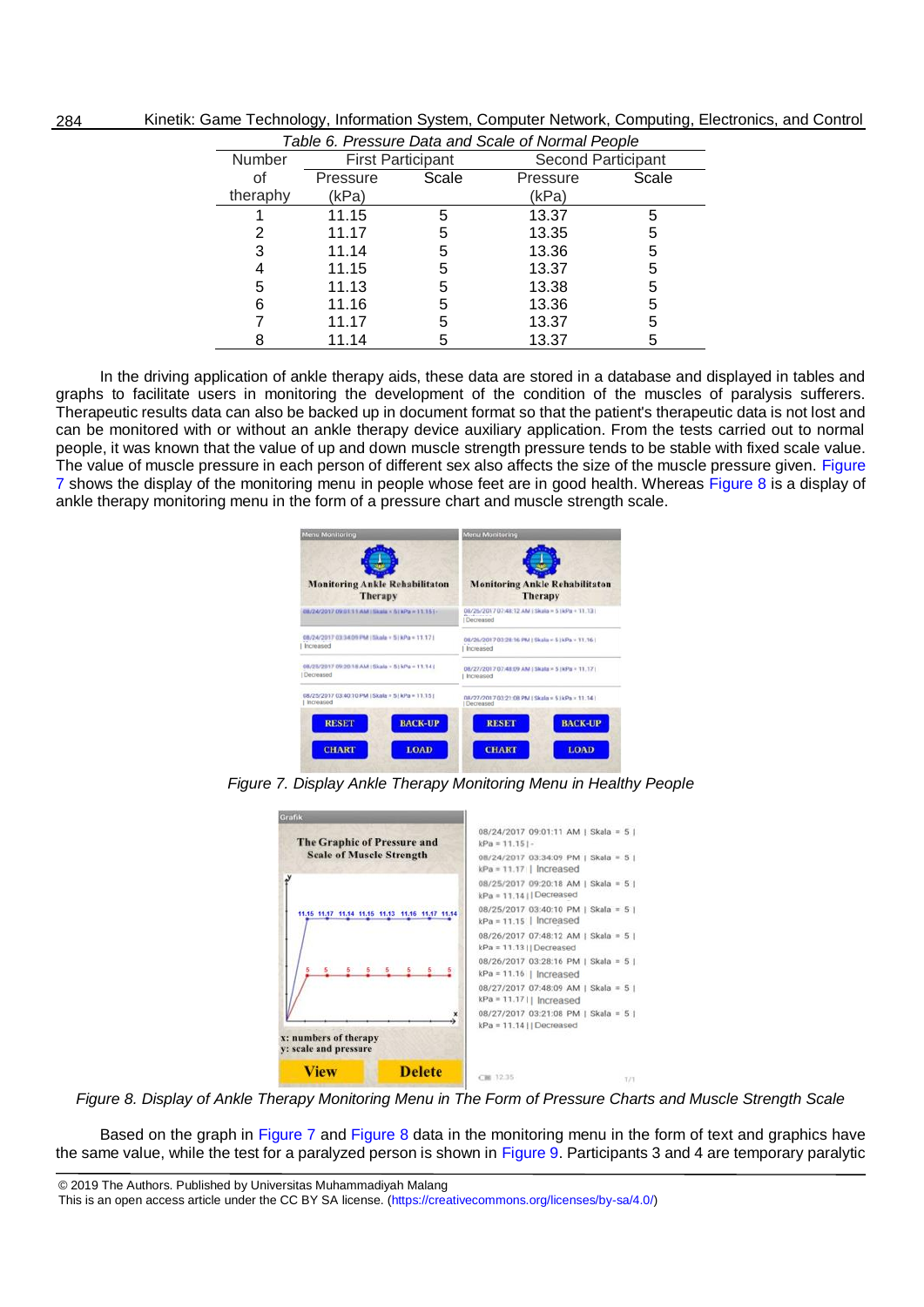patients post stroke with age 47 and 51 years. The results of the test for paralyzed patients are shown i[n Table 7.](#page-8-1) [Figure](#page-8-2)  [10](#page-8-2) and [Figure 11](#page-9-10) shows the monitoring menu of the results of therapy of paralyzed patients in the form of data and graphs in a row.



*Figure 9. Testing Ankle Therapy Aids in People with Paralysis*

<span id="page-8-1"></span><span id="page-8-0"></span>

| Table 1. Fiessure Data and Scale of Faralytic |                          |       |                           |       |
|-----------------------------------------------|--------------------------|-------|---------------------------|-------|
| <b>Number</b>                                 | <b>Third Participant</b> |       | <b>Fourth Participant</b> |       |
| οf                                            | Pressure                 | Scale | Pressure                  | Scale |
| theraphy                                      | (kPa)                    |       | (kPa)                     |       |
|                                               | 9.45                     | 3     | 8.60                      | 2     |
| 2                                             | 9.48                     | 3     | 8.60                      | 2     |
| 3                                             | 9.44                     | 3     | 8.63                      | 2     |
|                                               | 9.53                     | 3     | 8.68                      |       |
| 5                                             | 9.55                     | 3     | 8.69                      | 2     |
| 6                                             | 9.59                     | 3     | 8,72                      | 2     |
|                                               | 9.60                     | 3     | 8.71                      | 2     |
|                                               | 9.64                     |       | 8.72                      |       |

|--|

Based on the results of the graph on the android-base human ankle of paralytic patients monitoring menu, have been successfully tested on people whose leg conditions are healthy and those with paralysis. Users are easily able to read the results of the therapy that has been done. In normal people, the value of muscle pressure tends to be stable because the muscles in normal people can function perfectly, while the movement of ankle therapy aids in people with paralysis results in an increase in results because the movement of ankle therapy aids triggers the muscles in the paralyzed patient to actively move back.



*Figure 10. Display of Ankle Therapy Monitoring Menu in Paralyzed Patients*

<span id="page-8-2"></span>*Cite: S Arrosida, H., Setiarini, A., Winarno, B., & Sudaryanto, A. (2019). A Monitoring System of Ankle Rehabilitation For Paralyzed Patients Using Android Aplication. Kinetik: Game Technology, Information System, Computer Network, Computing, Electronics, and Control, 4(3). doi[:http://dx.doi.org/10.22219/kinetik.v4i3.674](http://dx.doi.org/10.22219/kinetik.v4i3.674)*